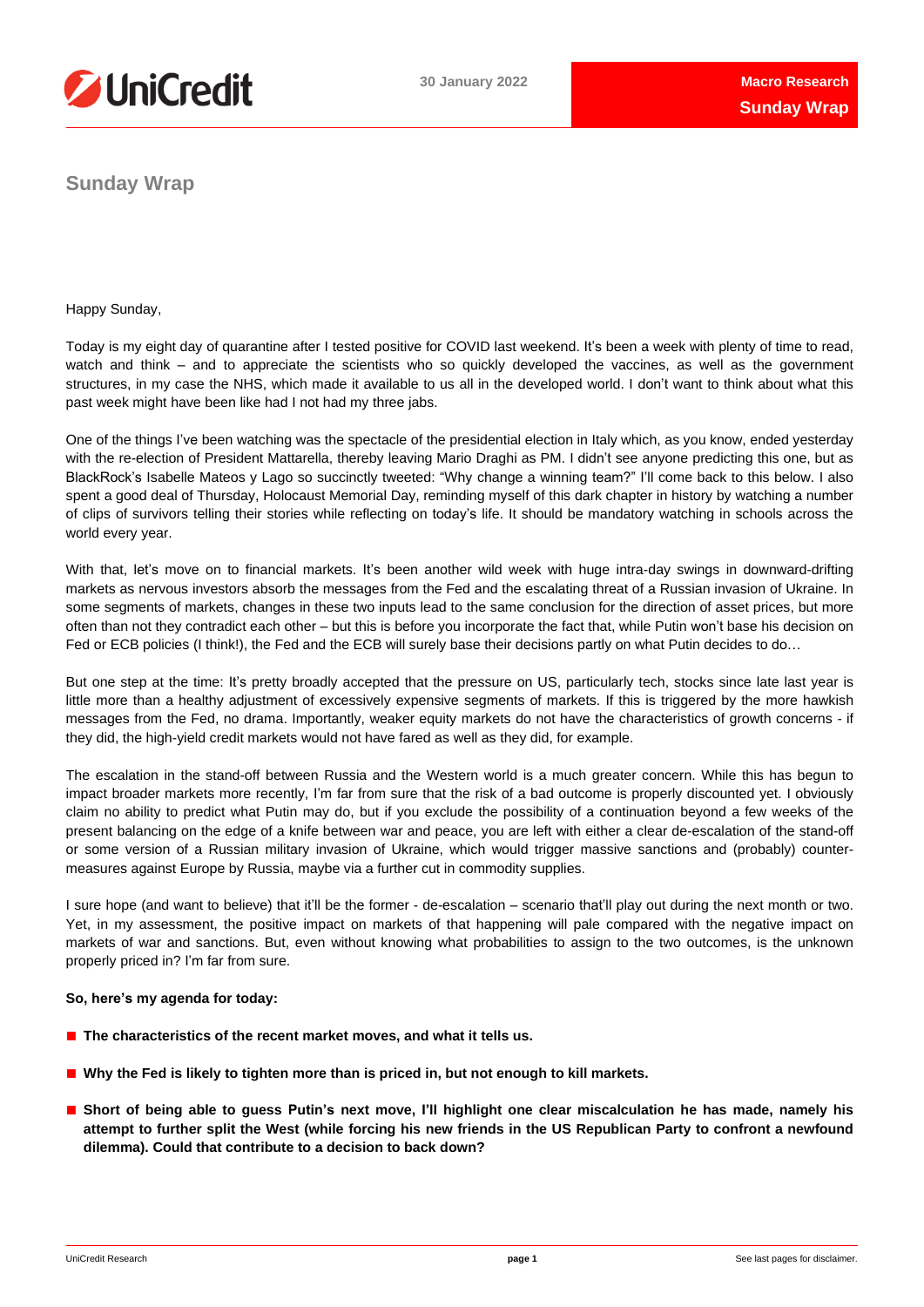### **1. The characteristics of recent market moves, and what it tells us.**

My contention is that recent months' shift in the Fed's policy message and the increasing prospect of the pandemic now moving towards an endemic (bringing us back from internet shopping and entertainment towards real life activities) have triggered most of the market volatility so far. But these past couple of weeks, the geopolitical concerns have started to show up in markets beyond energy, if only marginally so. Yet, if there is a Russian invasion, sanctions will be introduced which, in turn, would very likely lead to counter-measures by Russia. While unquantifiable in any exact way, I'd suggest that the impact on markets of this dreadful scenario is so great that present market pricings imply that people think the invasion-scenario is very small indeed. I sure hope they are right.

Consider this: First, sovereign bonds were well bid this past week due to geopolitical concerns (10Y UST yields dropped to nearly 1.70% on Monday), but then came Jay Powell and his hawkish remarks, and 10Y UST yields were back at 1.85%. The price action clearly suggests that the underlying trend is for higher yields, as long as the geopolitical picture does not get more complicated. So, back to the eternal question: How will the expected higher UST yields affect equities?

I'm pretty relaxed. US yields posted an impressive rise of almost 50bp between mid-December and mid-January - and almost entirely driven by higher real yields! During this period, the S&P recorded a relatively modest 4% loss, while the more rate sensitive tech stocks were hit much harder, with a drawdown of 8.5%. Illustrating the market's relative comfort with weaker equities of this magnitude, there was very little feedback loop back into UST yields. EUR-USD traded sideways as Fed policy was by and large already discounted and the rise in 10Y yields was mainly a term premium story.

Then the escalation of the military threat entered on stage, putting additional pressure on equities, driving the VIX up and the dollar stronger. USTs received support from flight to quality (ca. 20bp peak to trough), but it all faded again after the FOMC meeting. Bunds decoupled from Treasuries only up to a point during both phases. On Friday, 10Y UST yields were at 1.77%, 10Y Bunds at -0.05%, the S&P 500 is down 7% YTD while the Nasdaq 100 is down 12% and VIX is close to 28. In comparison, the pressure on European equities has been less pronounced, supported by their lower valuations, but also their greater reliance on good old growth industries. The Euro STOXX 50 is down 3.8% YTD, but within the European index, Energy, Banks, Basic Resources and Insurance are all up 5%-9%. This is also reflected in the MSCI Europe Value index, which is up 4% YTD, while its US cousin is down 5%.

As my colleague, Christian Stocker, Sr. Equity Analyst with one of the finest track records in the market, has pointed out, it's quite remarkable – indeed unusual - that Europe is doing better than the US in times of rising geopolitical tensions. Normally, the US as a safe haven is performing better in such periods. Tricky times indeed, but my colleagues in our Strategy Research team have done a considerable amount of work on all this. Do reach out to any of them if you want to discuss it in greater detail.

My bottom line – to whet your appetite for the next two sections - is this: The market story is still predominantly a Fedadjustment story, rather than a geo-political story – and I'm not sure that markets have gotten this one right! Any likely amount of Fed tightening is unlikely to become a problem for financial markets, while Russia could easily become a major problem!

## **2. Why the Fed won't overdo the tightening.**

As I argued in this note two weeks ago on the back of the remarkable attack on the Fed by former NY Fed President Bill Dudley, the odds have recently swung significantly in favor of monetary tightening in the US beyond the roughly 100bp tightening priced in for this year. In my view, this past week's Fed statement was the first instalment of this more measurable shift.

I'll make two additional comments on this today: First, I'll argue that such additional tightening beyond present indications is not really called for by the presently available data, but there is a lot of uncertainty in the forecast, and the pressure on the Fed by important influencers is having an impact. Second, I'll argue that even so, the odds of the Fed moving beyond the removal of monetary accommodation to start to implement an outright tight stance remains low. If the overall monetary policy stance remains accommodative, even if less so than in the past, financial markets are unlikely to be too troubled.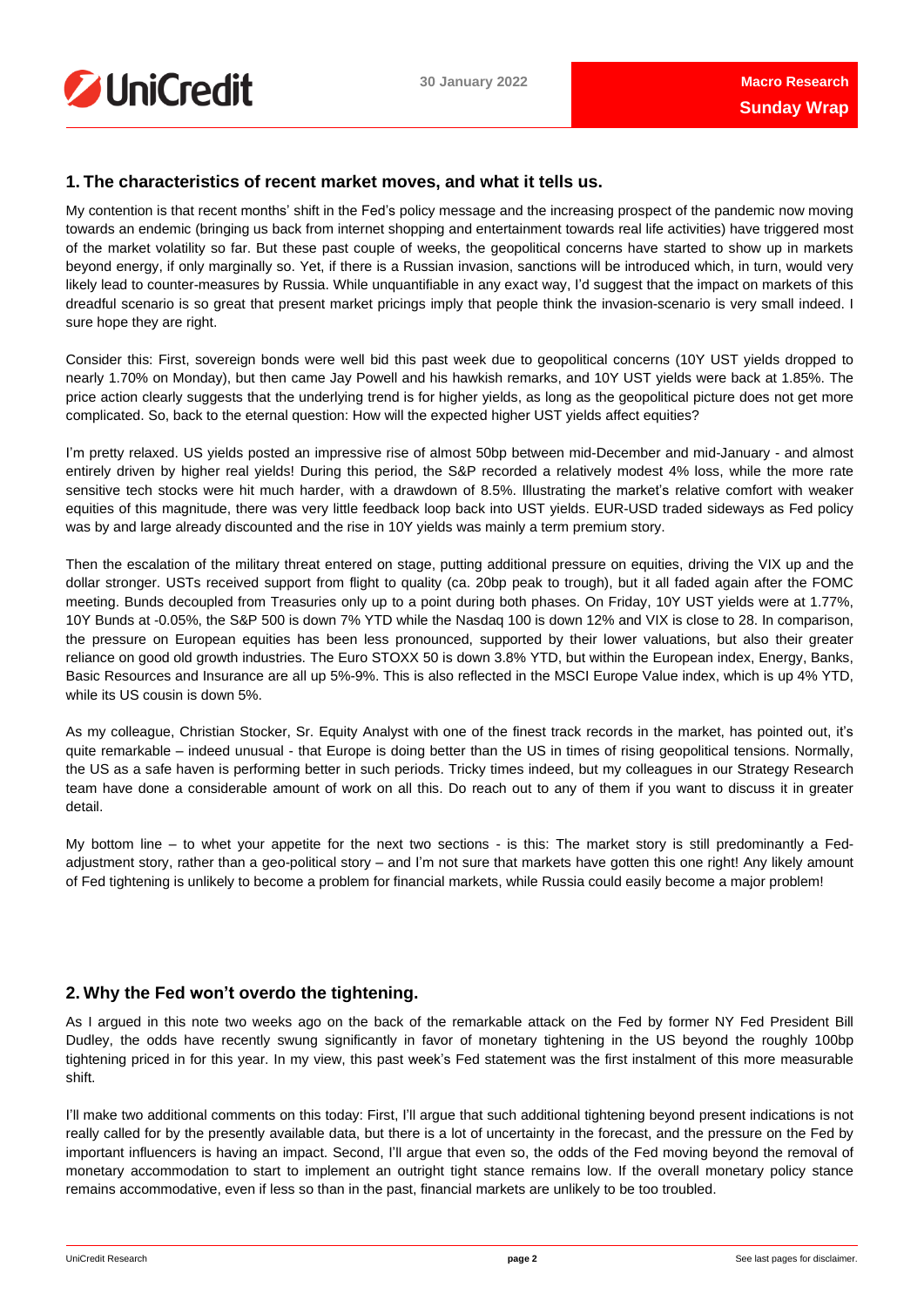

First why additional tightening is not really justified by the data:

I'll first quote "Team Transitory Captain" Martin Sandbu of the FT: The week before last, he lined up three key arguments against panicking about the December CPI print of 7.0%: (i) When trying to spot a turn, don't look at year-on-year numbers; on the relevant month-on-month, seasonally adjusted, basis, the December number was down and provided comfort that we are through the worst; (ii) all the main expenditure categories of the CPI, bar one, had lower month-on-month increases in December than in November, further supporting the "past the peak" argument; and (iii) while wage (and wage cost) growth has gone up measurable, one should remember the dip early in the pandemic, which means that the average cost of employees is still up only a relatively modest 6.2% over the past two years. Sandbu's piece is here: [It's still wrong to panic on US inflation](https://on.ft.com/3rzaj0N)

In addition, as our Chief International Economist, Daniel Vernazza, has pointed out, two important data releases since Martin's piece lend further support to the "temporary" argument: While Thursday's Q4 GDP number of 6.9% annualized qoq (or 1.7% in the European way of not annualizing the quarterly numbers) is impressive, the details behind the number are much less so. Most importantly, the increase in inventories contributed a massive 4.9pp to the 6.9% increase. Roughly speaking, this means that the growth rate in GDP in Q4 that the Fed should focus on as a sign of potential overheating is no more than 2.0% (annualized qoq), or 0.5%, as we call that in Europe. Under no reasonable estimate is that an underlying growth rate that should worry the central bank. And Friday's Employment Cost Index for wages and salaries (the Fed's preferred measure of wage growth) rose at an annualised rate of 4.4% qoq in Q4, down from 6.0% in Q3. Again, not a whole lot of reason for concern here.

Finally, what if we end up with an inflation rate of maybe, say, 3%? As I discussed two weeks ago on occasion of ECB's Isabel Schnabel's green speech and the risk to inflation, also the US risks having its central bank put a brake on the green transition if it does not allow enough room under the average inflation index for relative prices to adjust in a way that facilitates quickly enough this critically important transition. I won't repeat myself here, but I recommend BlackRock's Elga Barsch's very detailed (and persuasive) work on this as well: [A world shaped by supply.](https://www.blackrock.com/corporate/literature/whitepaper/bii-macro-perspectives-january-2022.pdf)

That all said, one thing is the fact of the data and the inherently elevated uncertainties associated with the forecasts at this time, a different thing is the increasingly loud choir of prominent people calling on the Fed to tighten, sharpening their calls on a near daily basis. As I noted two weeks ago, Bill Dudley's call certainly raised the temperature at the Fed, putting them on alert of the reputational downside should they get it wrong. This past Monday, Mohamed El-Erian, of ex-Pimco (and much other) fame penned a piece in the FT with this self-explanatory headline: "Bold policy response needed to restore Fed credibility on inflation" (it's here: [Document link\)](https://on.ft.com/3Kvl90q).

Hearing Jay Powell this past week – and reading yesterday's FT interview with Atlanta Fed President Bostic in which he mentioned the possibility of hikes every meeting, or of 50bp hikes - make me wonder if what we are seeing now is not the Fed taking out some insurance policy against the risk that a post-mortem review of its policies could conclude that they didn't do enough.

With the first instalment of such an insurance policy this past week, I tip my hat to the Bloomberg's Editorial Board, which on Friday, on the one hand, endorsed the slightly more hawkish line while, on the other hand, also noting the risk of going too fast or too far (here: [Europe's Big Two to Deepen Split on Inflation Response\)](https://www.bloomberg.com/opinion/articles/2022-01-28/federal-reserve-fed-chair-jay-powell-s-new-course-is-good-for-now) (In Europe, the – mostly German – relentless hawkish choir received a similar reminder of the cost of doing too much by Isabel Schnabel in her interview with Süddeutsche Zeitung a couple of weeks ago.)

My second and maybe more important point here is that even if the Fed is setting out to tighten policies by more than the 100bp priced in for this year (i.e. one per quarter), that's not the same as introducing an outright "tight monetary policy stance", which certainly would raise the risk of a recession, and a sharp market correction, rather significantly.

To illustrate, I go back to a conversation I had this past week with my colleague, Daniel Vernazza: To remind you, "Team Transitory" argues that inflation will come down to about target levels at around the policy-relevant 2-year horizon without the Fed having to run "tight monetary policy". In contrast, "Team Permanent" argues that for inflation to return to target levels on a sustainable basis, the Fed will need to introduce "a tight monetary policy" for some time.

What's the difference here between "tight" and "tighter"? For the policy stance to become "tight", quite simply, the fed funds rate would have to rise above its neutral rate. The Fed thinks the neutral rate is around 2.5% in the longer run (definitely lower in the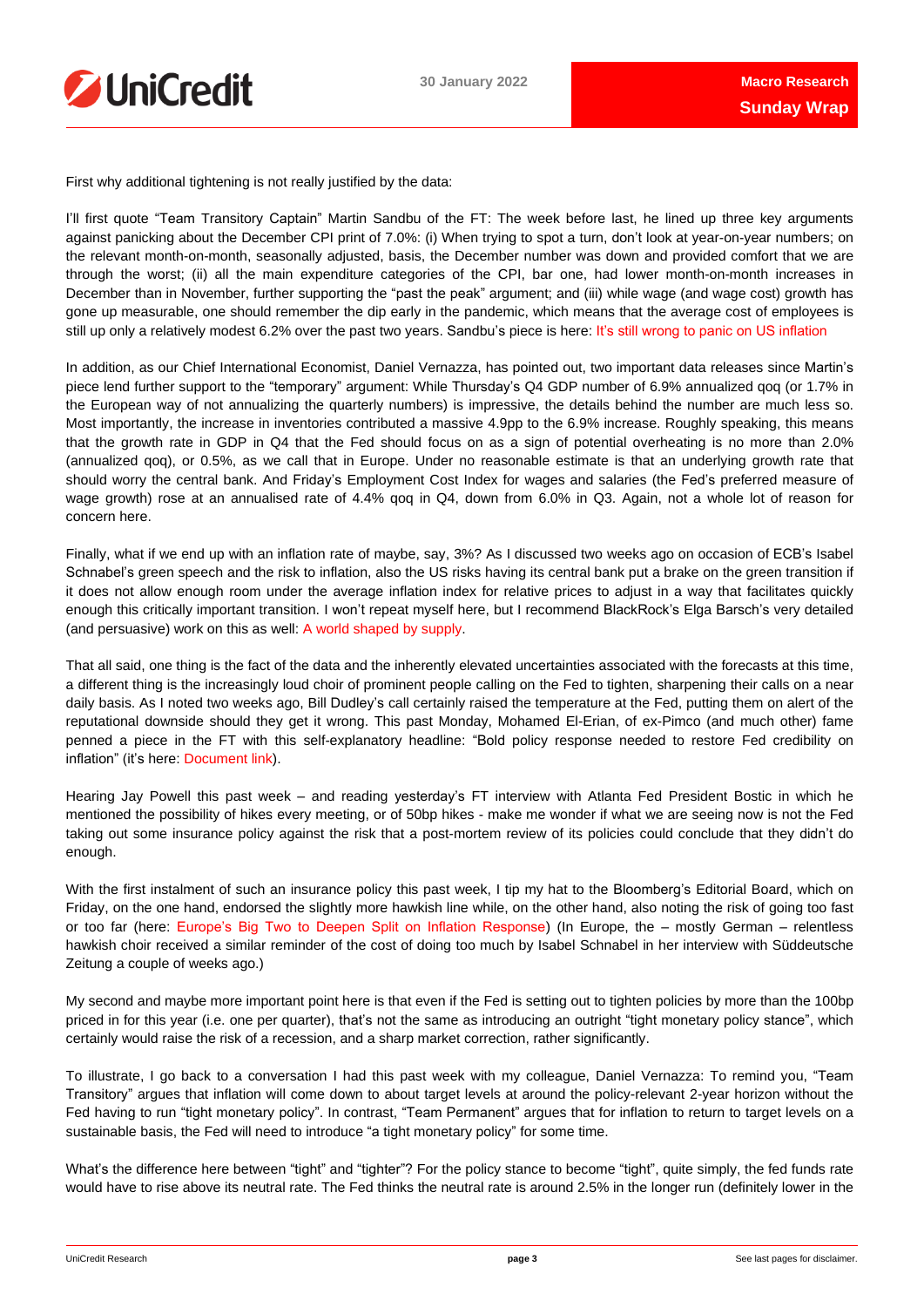

short run because of the headwinds from the pandemic), although, personally, I think the neutral rate is even higher in the longer run – maybe even 3.0%-4.0%. Once the fed funds rate exceeds the neutral rate, I think it is fair to assign a reasonably higher probability to a (probably brief and mild) recession and a more profound market correction – but then again ... fed funds rates above 2.5% or 3.5%? It'll surely be a different world then.

So here's my bottom line: The Fed is very unlikely to trigger a bigger negative market reaction – but Russia may do it:

### **3. Russia may have overplayed its hand, but is there a way of climbing down?**

I'll offer the following possible objectives for Putin's threat of a military invasion of Ukraine: (i) A genuine feeling that he has been betrayed by the West following the collapse of the Soviet Union more than 30 years ago, and that the perceived "encirclement" of Russia by NATO needs to be halted and pushed back; (ii) and obviously related, a desire to puncture perceived US global hegemony and restore Russia as a comparable global power; (iii) a fear of developments which could lead to well-functioning democracies in former Soviet republics which – in turn – might inspire similar developments in Russia, and (iv) a desire to split Europe in as many ways as possible, including away from the US, between individual European countries and within coalition governments, most prominently in Germany.

From what I understand, there is no way for the West to be willing/able to adequately address the three first objectives. I suspect the written replies to the Russian demands from the US and from NATO include some diplomatic language to that effect, but whether there is enough for Putin to declare victory and climb down I don't know. Maybe – just maybe - Ukrainian President Zelensky's surprise statement on Friday that the threat of war now is not greater than it was last year, and that Western leaders are causing panic by overstating the likelihood of war, could be part of a greater effort to provide an acceptable compromise and a climb-down? So long as the parties talk, there is hope, but it feels difficult to be an optimist here.

Whichever way it'll play, I'll suggest that Putin has failed rather miserably in his attempt to drive a wedge between the US and Europe, and between European countries, including within NATO:

First, following President Obama's shift to orient US foreign policy more towards the Pacific than Europe, which was both turbocharged and utterly confused during the Trump years, the US policy response to the Russian threat against Ukraine and Europe more broadly has been nothing but impressively robust.

Second, while there certainly has been a degree of conflicting statements between several European countries, including France and Germany, this is really nothing beyond the normal, and expected, and subsequent clarifications by President Macron put any such concerns to bed. Moreover, it was German Foreign Minister Baerbock, who more than anyone else articulated – in Moscow at the press conference with her Russian counterpart Lavrov – the clearest European reply of all to the Russian demands. And when the German head of the navy expressed a degree of sympathy for the Russian stance, which was interpreted by the foreign media as a sign of the true thinking of the German elite, he resigned in a rush. Other usual socalled "Putin-versteher" in the German public debate, but also the far-right political parties in France, Italy and Austria, have been remarkably quiet in this debate.

Third, yesterday's outcome in Rome, i.e. a "re-appointment" of President Mattarella and PM Draghi, must be just about the least favored outcome from Putin's perspective. Looking across the Italian political landscape I struggle to find anyone more deeply committed to European integration anchored in Atlanticism, than Mario Draghi.

Fourth, the reactions to Russia's demand that NATO pulls back from its borders have so far included a statement that NATO's policy of being open to new members is non-negotiable and a public debate in Finland and Sweden whether they should join NATO as well. Without a doubt, an invasion would surely lead to further NATO build-up in Europe, possibly even via new members.

The combined lesson for Moscow so far must be that a Russian invasion of Ukraine, however limited, would significantly shift European public opinion and politics further towards a common response around sanctions. In addition to the price in casualties and money, and the headache of keeping a foreign country occupied, how does Putin evaluate the bi-product of an invasion in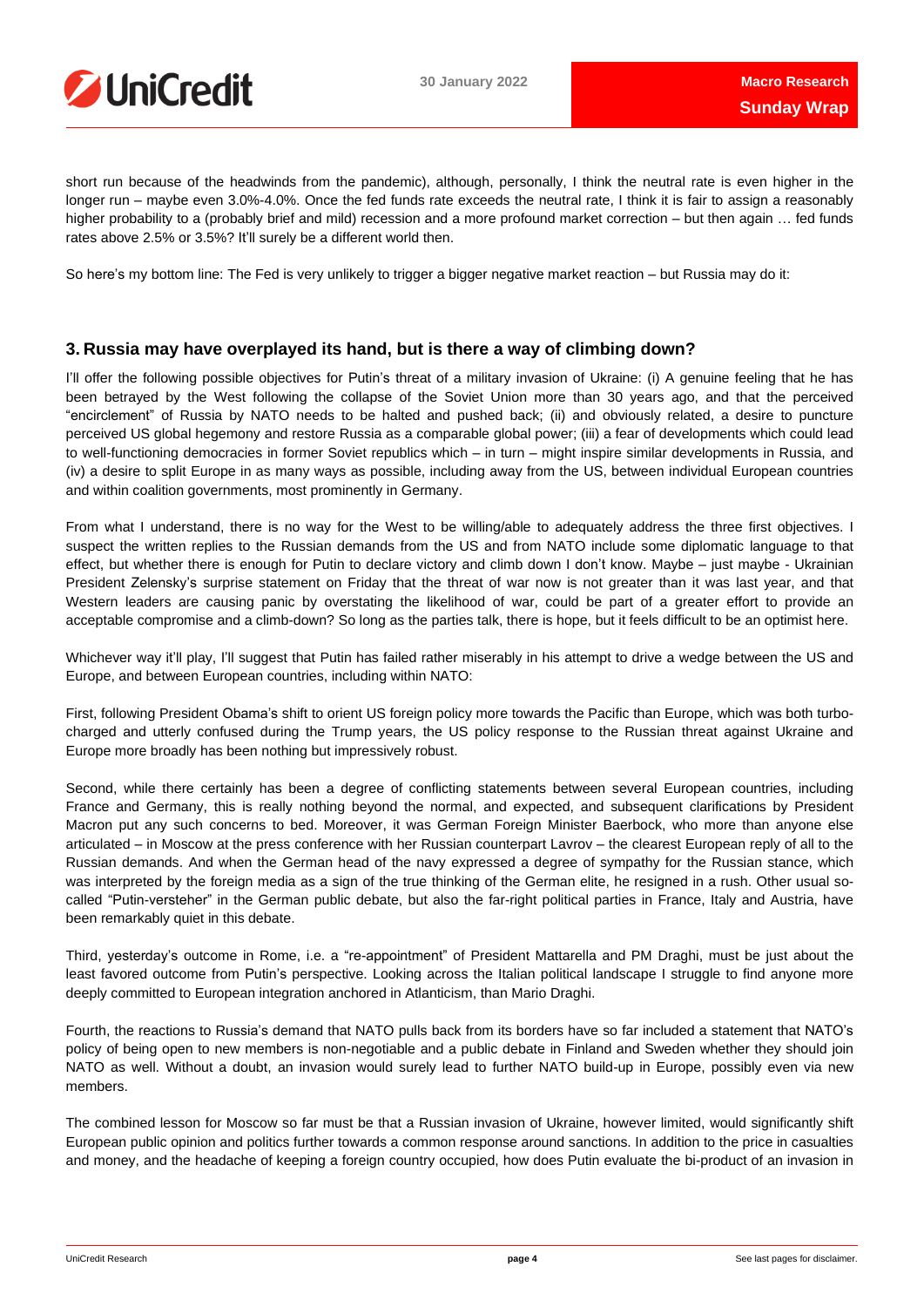

the form of a measurable shift towards unifying Europe, while strengthening NATO commitments across the Atlantic and maybe seeing it expanded further into Scandinavia, after all these years of working on the opposite outcome?

Furthermore, while the much anticipated (by the usual sceptics) of a visible split within the new German coalition towards Russia has not happened, the dilemma across the Atlantic, within the Republican Party, of how to react to Putin's threat has been brought to the fore. The GOP always had an isolationist wing, but the leadership has remained strongly internationalist and committed to NATO – until Trump tore all that up with his embracement of Putin and attacks on NATO.

Trump's hold on the party, and his demand of total loyalty by every elected Republican to even his most wacko views, has, of course, created this horrible picture of a GOP in disarray as its rushing for a dark place beyond the normal definition of democracy. But then comes Putin's threat of military action, placing a very long list of GOP leaders and pundits between a rock and a hard place - between their loyalty to Trump and his obedience to Putin vs long held GOP commitments to foreign and security policies - threatening to throw a spanner in the GOP-wheel ahead of mid-term elections, if not even in the juggling for the next presidential campaign.

This all leads me to conclude that the West's reaction to the Russian threat against Ukraine has been stronger and more unified than Putin is likely to have expected. This, in turn, may have contributed to the further, and more recent escalation. But whether we have reached a point of no return (Anton Chekov's gun has certainly entered the play), or whether there is an acceptable path on which Putin can climb down, I don't know. But I think we'll find out within the next few weeks; the present state of affairs is not sustainable.

If, against all hope, it leads to an invasion, we should assume it'll lead to a new set of comprehensive and deep-reaching sanctions on Russia, which may very well lead to further restrictions by Russia on Europe as well.

The elephant in the room is gas, of course. Europe gets roughly 40% of its natural gas from Russia and while – with a bit of help on the weather front during the remaining winter – stored gas and other sources will get us through to the spring, should the Russian taps be closed longer-term there would be a very substantial economic price for Europe to pay, as laid out in this brand new, excellent paper by Bruegel: [Can Europe survive painlessly without Russian gas?](https://www.bruegel.org/2022/01/can-europe-survive-painlessly-without-russian-gas/)

Importantly, however, Gazprom has never cut its gas deliveries to Europe below existing contracts. Were they to do so as part of this conflict, thereby explicitly politicizing gas, there can be little doubt that the Rubicon of European public and political attitudes towards Russia as a commercial partner will be crossed, with long term damage inflicted on this already complex relationship. We shall see…

And on that note, I'll move from my desk to a different chair and look out of a different window – as I have done this past week. With a bit of luck, I'll test negative tomorrow or Tuesday, and normal life will return.

Best

Erik

**Erik F. Nielsen**, Group Chief Economics Advisor (UniCredit Bank, London) +44 207 826-1765 [erik.nielsen@unicredit.eu](mailto:erik.nielsen@unicredit.eu)

\* Erik Nielsen is an advisor to the UniCredit group and not a member of the research team. This note, however, is published and confined within the *laws and regulation for research.*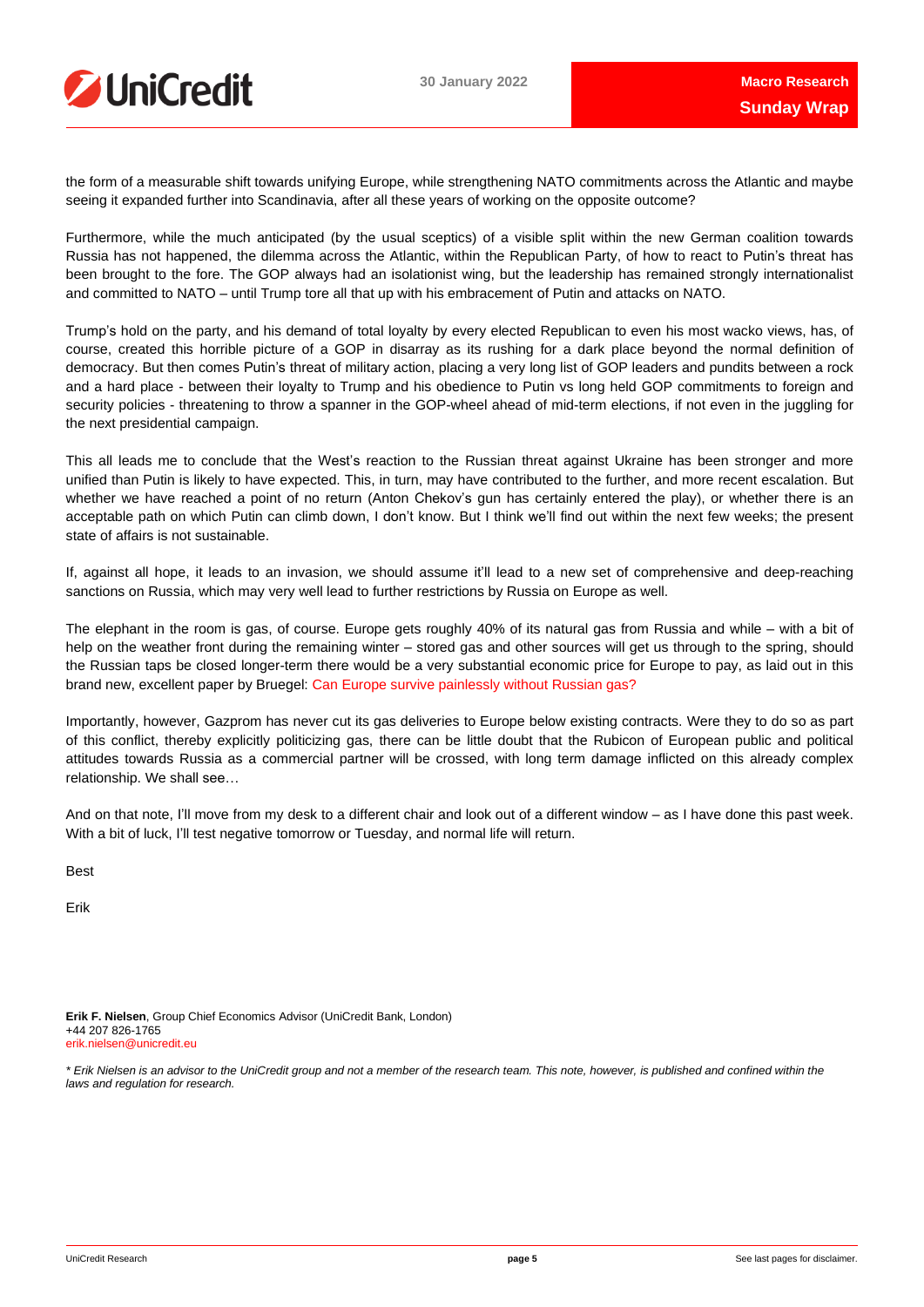

# **Legal Notices**

### **Glossary**

A comprehensive glossary for many of the terms used in the report is available on our website: <https://www.unicreditresearch.eu/index.php?id=glossary>

#### **Disclaimer**

Our recommendations are based on information obtained from or are based upon public information sources that we consider to be reliable, but for the completeness and accuracy of which we assume no liability. All information, estimates, opinions, projections and forecasts included in this report represent the independent judgment of the<br>analysts as of the date of the issue unless stated right not to update this information or to discontinue it altogether without notice. This report may contain links to websites of third parties, the content of which is not controlled by<br>UniCredit Bank. No liability is ass

This report is for information purposes only and (i) does not constitute or form part of any offer for sale or subscription of or solicitation of any offer to buy or subscribe for any<br>financial, money market or investment for any financial, money market or investment instrument or any security nor (iii) as marketing material within the meaning of applicable prospectus law . The investment possibilities discussed in this report may not be suitable for certain investors depending on their specific investment objectives and time horizon or in the context of their overall<br>financial situation. The investments di adverse effect on the value of investments. Furthermore, past performance is not necessarily indicative of future results. In particular, the risks associated with an investment in the financial, money market or investment instrument or security under discussion are not explained in their entirety.

This information is given without any warranty on an "as is" basis and should not be regarded as a substitute for obtaining individual advice. Investors must make their own determination of the appropriateness of an investment in any instruments referred to herein based on the merits and risks involved, their own investment strategy and their legal,<br>fiscal and financial position. As this docu of it shall form the basis of, or be relied on in connection with or act as an inducement to enter into, any contract or commitment whatsoever. Investors are urged to contact their bank's investment advisor for individual explanations and advice.

Neither UniCredit Bank AG, UniCredit Bank AG London Branch, UniCredit Bank AG Milan Branch, UniCredit Bank AG Vienna Branch, UniCredit Bank Austria AG, UniCredit Bulbank, Zagrebačka banka d.d., UniCredit Bank Czech Republic and Slovakia, ZAO UniCredit Bank Russia, UniCredit Bank Czech Republic and Slovakia Slovakia Branch,<br>UniCredit Bank Romania, UniCredit Bank AG New York Branch n (in negligence or otherwise) for any loss howsoever arising from any use of this document or its contents or otherwise arising in connection therewith.

This report is being distributed by electronic and ordinary mail to professional investors, who are expected to make their own investment decisions without undue reliance on this publication, and may not be redistributed, reproduced or published in whole or in part for any purpose.

This report was completed and first published on 30 January 2022 at 13:20.

#### **Responsibility for the content of this publication lies with:**

#### **UniCredit Group and its subsidiaries are subject to regulation by the European Central Bank**

a) UniCredit Bank AG (UniCredit Bank, Munich or Frankfurt), Arabellastraße 12, 81925 Munich, Germany, (also responsible for the distribution pursuant to §85 WpHG). Regulatory authority: "BaFin" – Bundesanstalt für Finanzdienstleistungsaufsicht, Marie-Curie-Str. 24-28, 60439 Frankfurt, Germany.

b) UniCredit Bank AG London Branch (UniCredit Bank, London), Moor House, 120 London Wall, London EC2Y 5ET, United Kingdom. Regulatory authority: "BaFin" –<br>Bundesanstalt für Finanzdienstleistungsaufsicht, Marie-Curie-Str. 2 regulatory status are available on request.

c) UniCredit Bank AG Milan Branch (UniCredit Bank, Milan), Piazza Gae Aulenti, 4 - Torre C, 20154 Milan, Italy, duly authorized by the Bank of Italy to provide investment services. Regulatory authority: "Bank of Italy", Via Nazionale 91, 00184 Roma, Italy and Bundesanstalt für Finanzdienstleistungsaufsicht, Marie-Curie-Str. 24-28, 60439 Frankfurt, Germany.

d) UniCredit Bank AG Vienna Branch (UniCredit Bank, Vienna), Rothschildplatz 1, 1020 Vienna, Austria. Regulatory authority: Finanzmarktaufsichtsbehörde (FMA), Otto-Wagner-Platz 5, 1090 Vienna, Austria and subject to limited regulation by the "BaFin" – Bundesanstalt für Finanzdienstleistungsaufsicht, Marie-Curie-Str. 24-28, 60439<br>Frankfurt, Germany. Details about the extent of our reg

e) UniCredit Bank Austria AG (Bank Austria), Rothschildplatz 1, 1020 Vienna, Austria. Regulatory authority: Finanzmarktaufsichtsbehörde (FMA), Otto-Wagner-Platz 5, 1090 Vienna, Austria

f) UniCredit Bulbank, Sveta Nedelya Sq. 7, BG-1000 Sofia, Bulgaria. Regulatory authority: Financial Supervision Commission (FSC), 16 Budapeshta str., 1000 Sofia, Bulgaria g) Zagrebačka banka d.d., Trg bana Josipa Jelačića 10, HR-10000 Zagreb, Croatia. Regulatory authority: Croatian Agency for Supervision of Financial Services, Franje Račkoga 6, 10000 Zagreb, Croatia

h) UniCredit Bank Czech Republic and Slovakia, Želetavská 1525/1, 140 92 Praga 4, Czech Republic. Regulatory authority: CNB Czech National Bank, Na Příkopě 28, 115 03 Praga 1, Czech Republic

i) ZAO UniCredit Bank Russia (UniCredit Russia), Prechistenskaya nab. 9, RF-119034 Moscow, Russia. Regulatory authority: Federal Service on Financial Markets, 9 Leninsky prospekt, Moscow 119991, Russia

j) UniCredit Bank Czech Republic and Slovakia, Slovakia Branch, Šancova 1/A, SK-813 33 Bratislava, Slovakia. Regulatory authority: CNB Czech National Bank, Na Příkopě 28, 115 03 Praha 1, Czech Republic and subject to limited regulation by the National Bank of Slovakia, Imricha Karvaša 1, 813 25 Bratislava, Slovakia. Regulatory authority: National Bank of Slovakia, Imricha Karvaša 1, 813 25 Bratislava, Slovakia

k) UniCredit Bank Romania, Bucharest 1F Expozitiei Boulevard, 012101 Bucharest 1, Romania. Regulatory authority: National Bank of Romania, 25 Lipscani Street, 030031, 3rd District, Bucharest, Romania

l) UniCredit Bank AG New York Branch (UniCredit Bank, New York), 150 East 42nd Street, New York, NY 10017. Regulatory authority: "BaFin" – Bundesanstalt für Finanzdienstleistungsaufsicht, Marie-Curie-Str. 24-28, 60439 Frankfurt, Germany and New York State Department of Financial Services, One State Street, New York, NY 10004-1511 Further details regarding our regulatory status are available on request.

#### **ANALYST DECLARATION**

The analyst's remuneration has not been, and will not be, geared to the recommendations or views expressed in this report, neither directly nor indirectly.

All of the views expressed accurately reflect the analyst's views, which have not been influenced by considerations of UniCredit Bank's business or client relationships.

#### **POTENTIAL CONFLICTS OF INTERESTS**

You will find a list of keys for company specific regulatory disclosures on our website [https://www.unicreditresearch.eu/index.php?id=disclaimer.](https://www.unicreditresearch.eu/index.php?id=disclaimer)

**RECOMMENDATIONS, RATINGS AND EVALUATION METHODOLOGY**

You will find the history of rating regarding recommendation changes as well as an overview of the breakdown in absolute and relative terms of our investment ratings, and a note on the evaluation basis for interest-bearing evaluation basis for interest-bearing securities on our website https://www.unicreditresearch.eu

**ADDITIONAL REQUIRED DISCLOSURES UNDER THE LAWS AND REGULATIONS OF JURISDICTIONS INDICATED**

You will find a list of further additional required disclosures under the laws and regulations of the jurisdictions indicated on our website [https://www.unicreditresearch.eu/index.php?id=disclaimer.](https://www.unicreditresearch.eu/index.php?id=disclaimer)

E 20/1